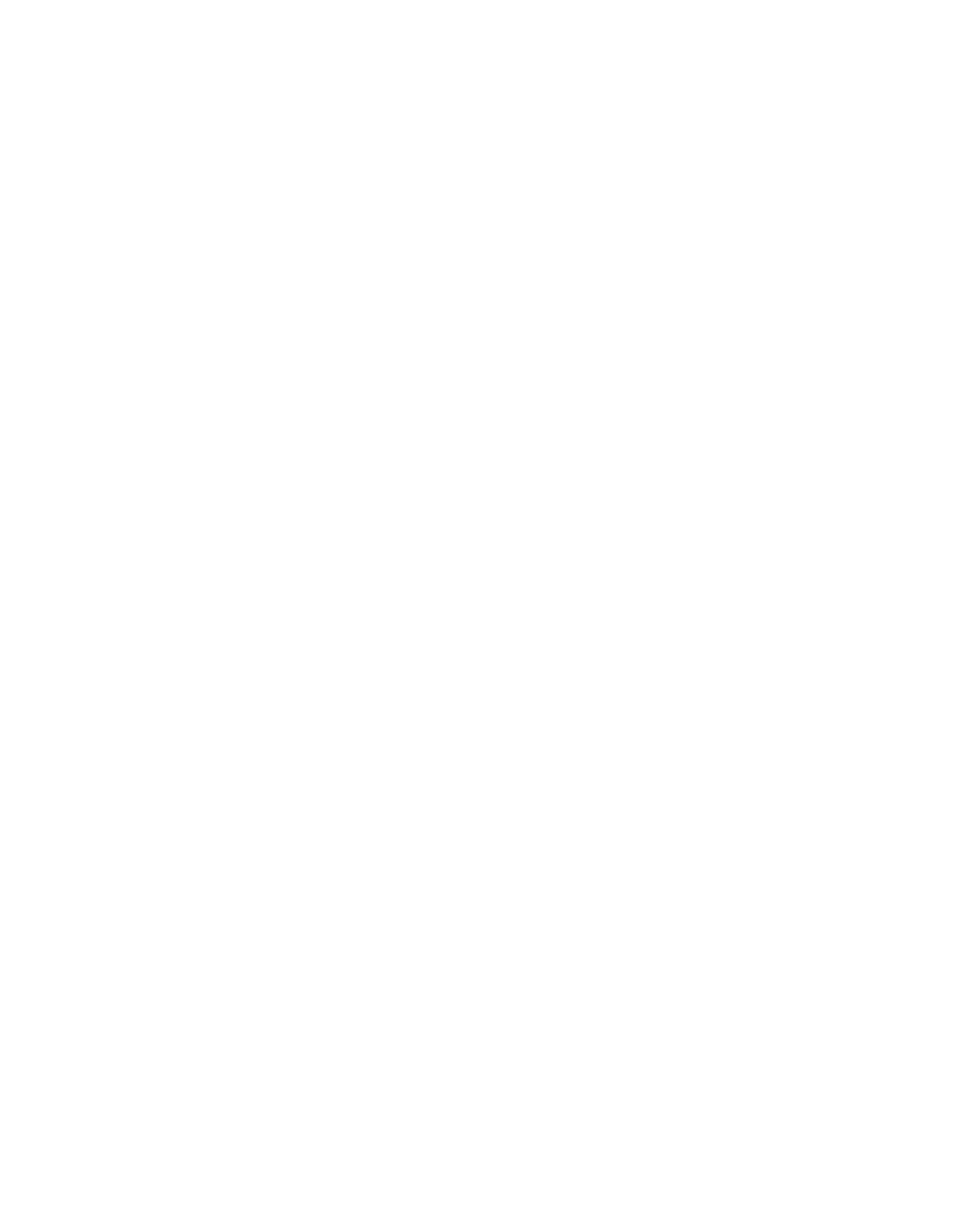## **HILL, Chief Justice.**

[¶1] FL appeals an adjudication that she neglected her two children. Finding sufficient evidence to support the juvenile court's adjudication, we affirm.

### **ISSUES**

[¶2] In her *pro se* brief, FL posits the following statements as an issue:

That as a mother I was neglectful of my children. That I knew in advance and had knowledge that something would occur or did occur, and did not Remove [sic] my children from the household and so failed to protect my children.

Appellee Carbon County Department of Family Services (Carbon County DFS) restates the issue presented by FL and adds another:

- I. Whether this appeal should be dismissed for appellant's failure to comply with the Wyoming Rules of Appellate Procedure, the Wyoming Rules of Civil Procedure and for failing to provide cogent argument and authority?
- II. Whether there was sufficient evidence for the juvenile court to determine, by a preponderance of the evidence, that appellant's activities met the statutory definition of neglect?

# **FACTS**

[¶3] FL is the mother of CF, a girl born January 1, 1999, and DL, a boy born April 25, 2001. FL is married to JL, who is CF's stepfather and DL's biologic father. FL has three older children from a previous relationship. In early 2003, JL confessed to FL that he had been having "inappropriate thoughts" about CF. JL talked to their pastor, who recommended counseling. JL also talked with his mother. After those conversations, JL claimed that the thoughts were "gone." FL took no other actions regarding JL's admission.

[¶4] In early November of 2003, Kenneth Meadwell, a friend of JL who was living with the couple at the time, spent the day at the house drinking with JL. FL went to work at about 10:00 p.m. while Meadwell and JL continued to drink alcohol and watch television. JL went back to his bedroom sometime around 11:00 or midnight. When he could not find a cigarette lighter, Meadwell went back to JL's bedroom to see if he had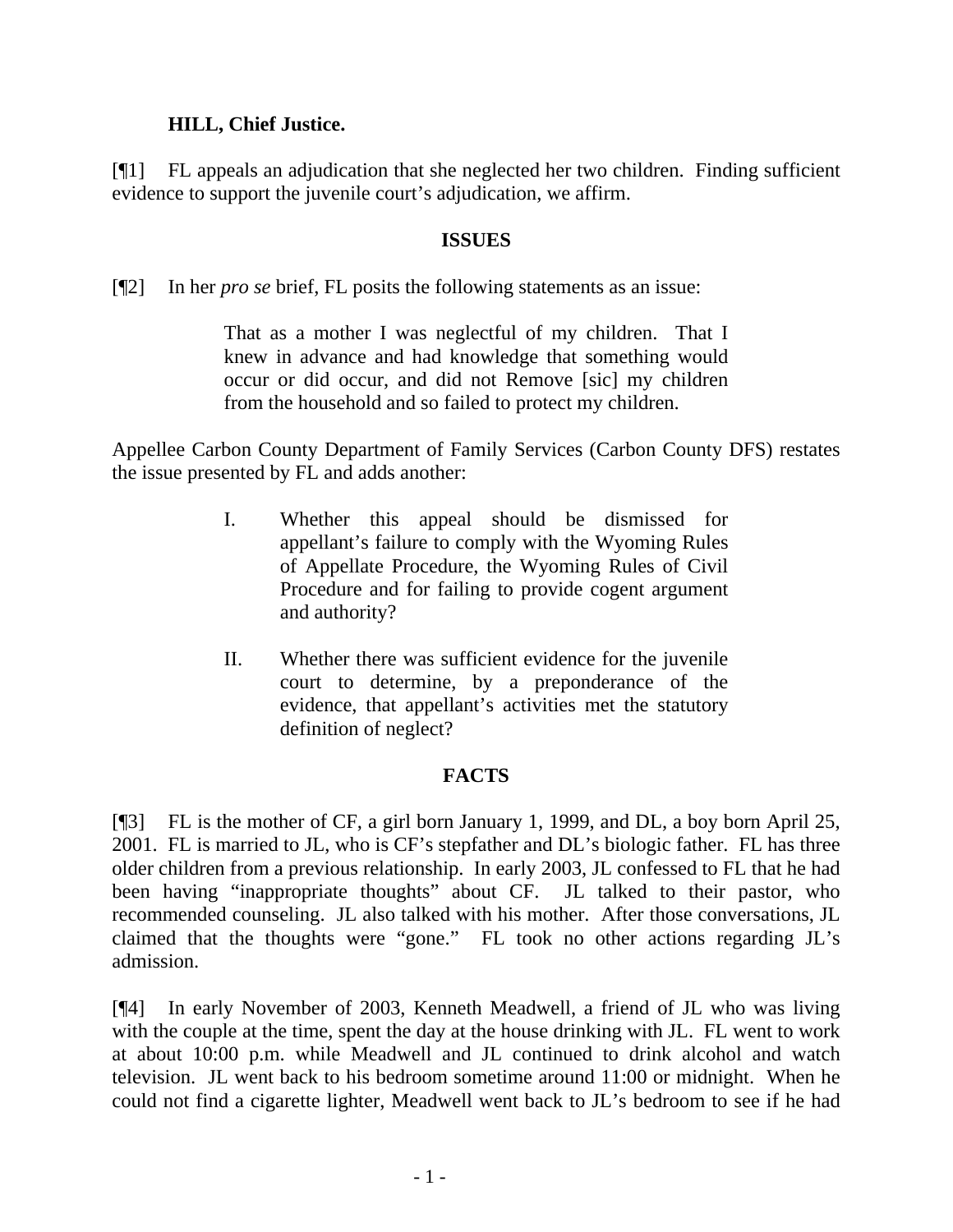one. When he opened the door to the room, Meadwell observed JL performing oral sex on CF. Shaken, Meadwell went back to the living room, took a stiff drink of whiskey, grabbed a baseball bat, and returned to the bedroom. CF had left the room, and JL was on the phone with FL. JL told FL that Meadwell was going to kill him. He then handed the phone to Meadwell. Meadwell asked FL whether he should kill JL then or wait until she got home. FL told Meadwell to not kill anyone and wait for her to come home. From the context of the conversation, Meadwell believed that FL knew what had happened between JL and CF. Meadwell was so upset by what he had witnessed that after talking with FL, he left the residence and spent the remainder of the night wandering the streets of Rawlins drinking whiskey. He returned to the house shortly after sunrise when FL returned from work. Meadwell informed FL what he had seen. FL replied that she and JL were going to work it out. Meadwell reported the incident to the police in early December.

[¶5] On December 15, 2003, the prosecuting attorney for Carbon County filed a Petition alleging that CF and DL were neglected children as defined in Wyo. Stat. Ann. §  $14-3-402(a)(xii)$  (LexisNexis 2003).<sup>1</sup> The Petition alleged that JL had committed a sexual offense against CF, and that FL had failed to provide adequate protection of her children.

#### 1 **§ 14-3-402. Definitions.**

(a) As used in this act:

. . . .

 $\overline{a}$ 

(xii) "Neglected child" means a child:

(A) Whose custodian has failed or refused to provide adequate care, maintenance, supervision, education or medical, surgical or any other care necessary for the child's well being;

(B) Who has been abused by the inflicting or causing of physical or mental injury, harm or imminent danger to the physical or mental health or welfare of the child, other than by accidental means, including abandonment, excessive or unreasonable corporal punishment, malnutrition or substantial risk thereof by reason of intentional or unintentional neglect, and the commission or allowing the commission of a sexual offense against a child as defined by law:

(I) "Mental injury" means an injury to the psychological capacity or emotional stability of a child as evidenced by an observable or substantial impairment in his ability to function within a normal range of performance and behavior with due regard to his culture;

(II) "Physical injury" means death or any harm to a child including by not limited to disfigurement, impairment of any bodily organ, bleeding, burns, fracture of any bone, subdural hematoma, substantial malnutrition or skin bruising if greater in magnitude than minor bruising associated with reasonable corporeal punishment;

(III) "Substantial risk" means a strong possibility as contrasted with a remote or insignificant possibility;

(IV) "Imminent danger" includes threatened harm and means a statement, overt act, condition or status which represents an immediate and substantial risk of sexual abuse or physical or mental injury.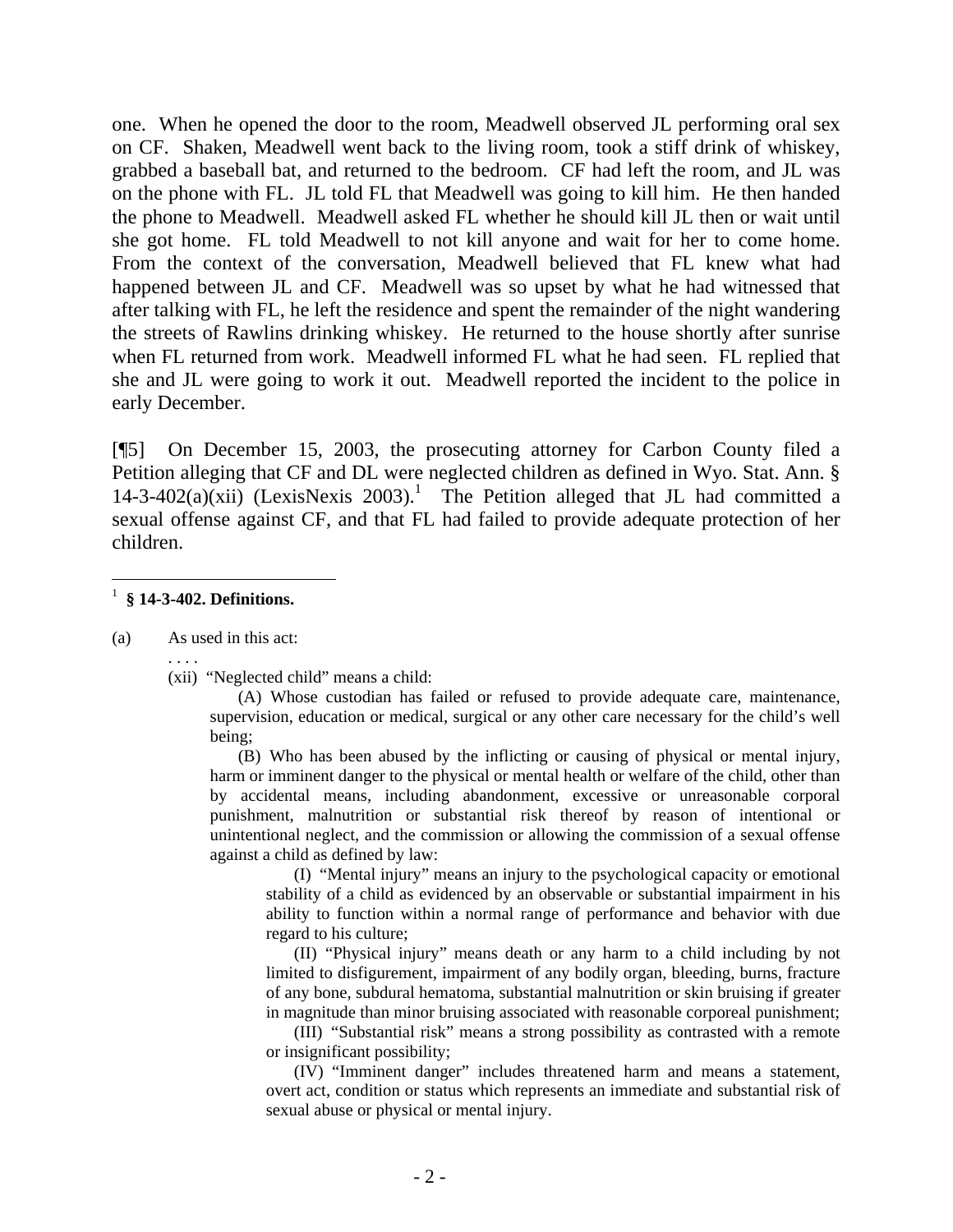[¶6] At the adjudication hearing, FL disputed Meadwell's account of events. FL acknowledged that she received the phone call from JL at work and that she talked to Meadwell. FL testified, however, that Meadwell never told her the specifics of the incident that he allegedly observed and that she discounted his claims anyway because he was a drunk. FL claimed that when she questioned JL, he could not recall what happened other than that he had thought it was FL who was in the bed with him. FL testified that she questioned CF at the time but she had not indicated that anything inappropriate had happened. According to FL, it was not until after JL was arrested that CF told her that there was improper touching.

[¶7] At the conclusion of the hearing, the juvenile court orally ruled that FL and JL had neglected CF and DL. That ruling was memorialized in a written order issued on April 27, 2004. Legal custody of CF and DL was placed with the Department of Family Services. FL retained physical custody of the children subject to the supervision of the agency. FL has appealed the adjudication of neglect.

# **STANDARD OF REVIEW**

[¶8] The main thrust of FL's argument on appeal is a challenge of the sufficiency of the evidence supporting the juvenile court's decision.

> When reviewing a record for sufficient evidence to sustain a finding of neglect, we:

- 1. Give considerable deference to the trial court's determination because it has the advantage to judge the demeanor and intelligence of the witnesses;
- 2. Examine the evidence in the light most favorable to appellee and resolve all conflicts in evidence for appellee;
- 3. Assume as true the evidence in appellee's favor, disregard entirely appellant's evidence in conflict with appellee's evidence, and give to appellee's evidence every favorable inference that may fairly be drawn.

*DH v. Dep't of Family Servs. (In re "H" Children)*, 2003 WY 155, ¶ 54, 79 P.3d 997, ¶ 54 (Wyo. 2003) (quoting *MP v. State in Interest of CP*, 965 P.2d 1155, 1157 (Wyo. 1998)).

*In re HP*, 2004 WY 82, ¶17, 93 P.3d 982, ¶17 (Wyo. 2004).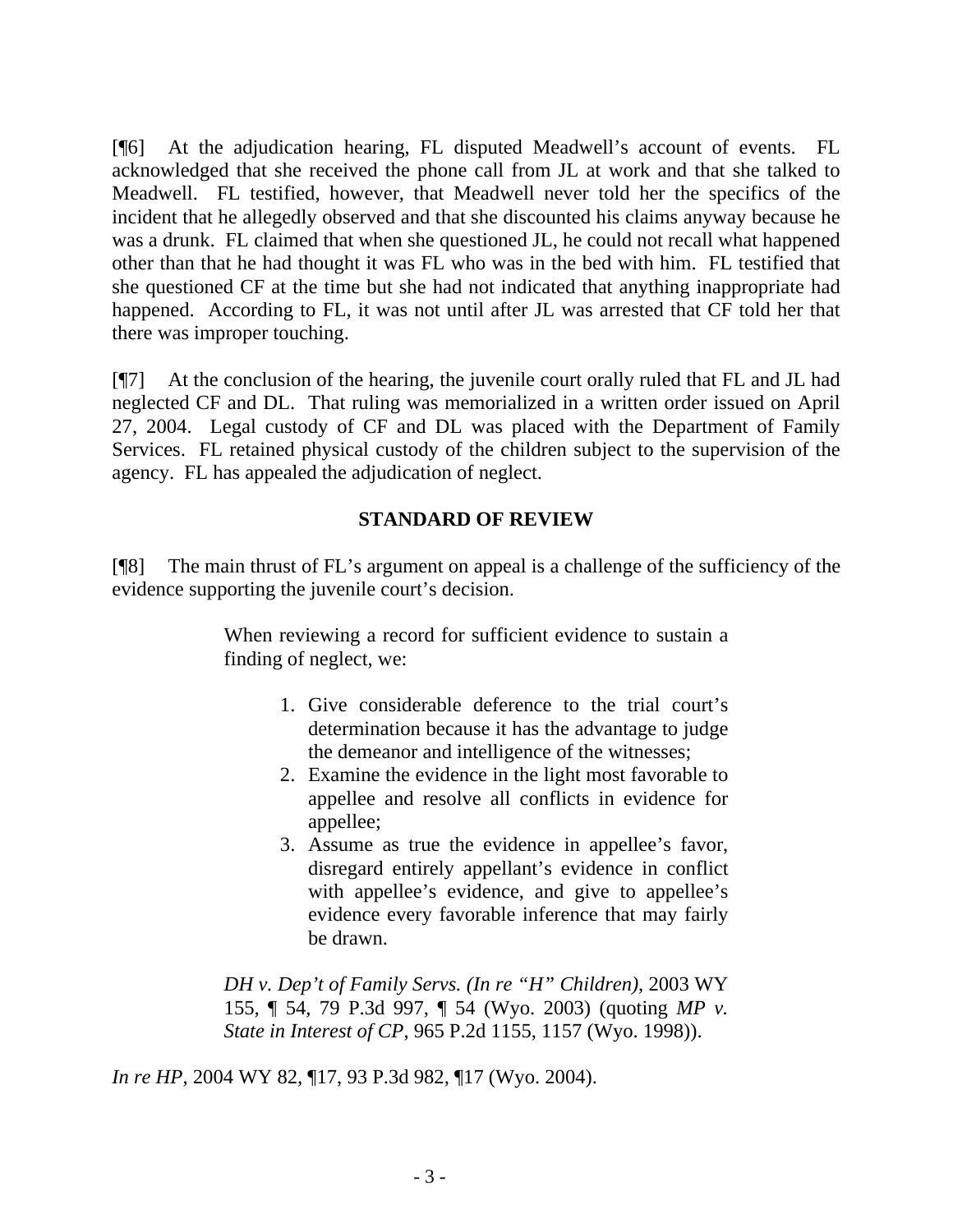## **DISCUSSION**

[¶9] Carbon County DFS urges us to dismiss FL's appeal arguing that her brief fails to comply with the procedural provisions of W.R.A.P. 7.01 and W.R.C.P. 5 and contains no cogent argument or citation to pertinent authority.

[¶10] While we will make allowances for *pro se* litigants, they are not excused from compliance with our rules. *Kelley v. Watson*, 2003 WY 127, ¶4, 77 P.3d 691, ¶4 (Wyo. 2003); *Hamburg v. Heilbrun*, 891 P.2d 85, 87 (Wyo. 1995). Dismissal is one of the sanctions we may impose upon an offending party if we deem it appropriate. W.R.A.P. 1.03. We decline to do so here. FL's brief is sufficient for us to discern a substantive argument challenging the sufficiency of the evidence to support the court's determination of neglect. Where we have been able to identify the nature of the issue raised by a *pro se* appeal and the legal parameters of its resolution, we have been willing to consider the merits of the appeal rather than impose sanctions for the technical violations of our rules. *Young v. State*, 2002 WY 68, ¶9, 46 P.3d 295, ¶9 (Wyo. 2002). We will address the merits of FL's argument.

[¶11] FL insists that the State did not show "beyond a preponderance of the evidence that I did not proceed as a reasonable person would" have. FL contends that both CF and JL denied that anything happened and that neither had any incentive to lie. She claims that Meadwell is a drunk and not a credible witness. FL points out that when one of her older sons from a prior marriage was caught inappropriately touching CF, she notified DFS of the incident and arranged it so her son would not be left alone with CF until he could be sent to live with his father.<sup>2</sup> FL cites her response to that incident as evidence that she knew how to protect her daughter and implied that she would have done the same if she believed that JL had posed a threat to CF. Finally, FL argues that there was no evidence that DL was neglected as he was not a witness to the alleged incident or the recipient of any impropriety.

[¶12] The weight to be given a witness' testimony and his credibility are for the trier of fact to determine, not this Court. We will not substitute our judgment for that of the trial court with respect to issues of credibility. *Wallop v. Wallop*, 2004 WY 46, ¶10, 88 P.3d 1022, ¶10 (Wyo. 2004); *Rutar Farms & Livestock, Inc. v. Fuss*, 651 P.2d 1129, 1133 (Wyo. 1982). The court had the opportunity to observe Meadwell and FL on the stand as it listened to their testimony. There is nothing in the record that would persuade us that the court's conclusion that Meadwell presented a more credible witness of the events at issue than FL was in error. We decline FL's invitation to reweigh the evidence and disturb the juvenile court's judgment on witness credibility.

<sup>&</sup>lt;sup>2</sup> FL related this incident in her testimony at the adjudication hearing. The incident occurred sometime in 2002.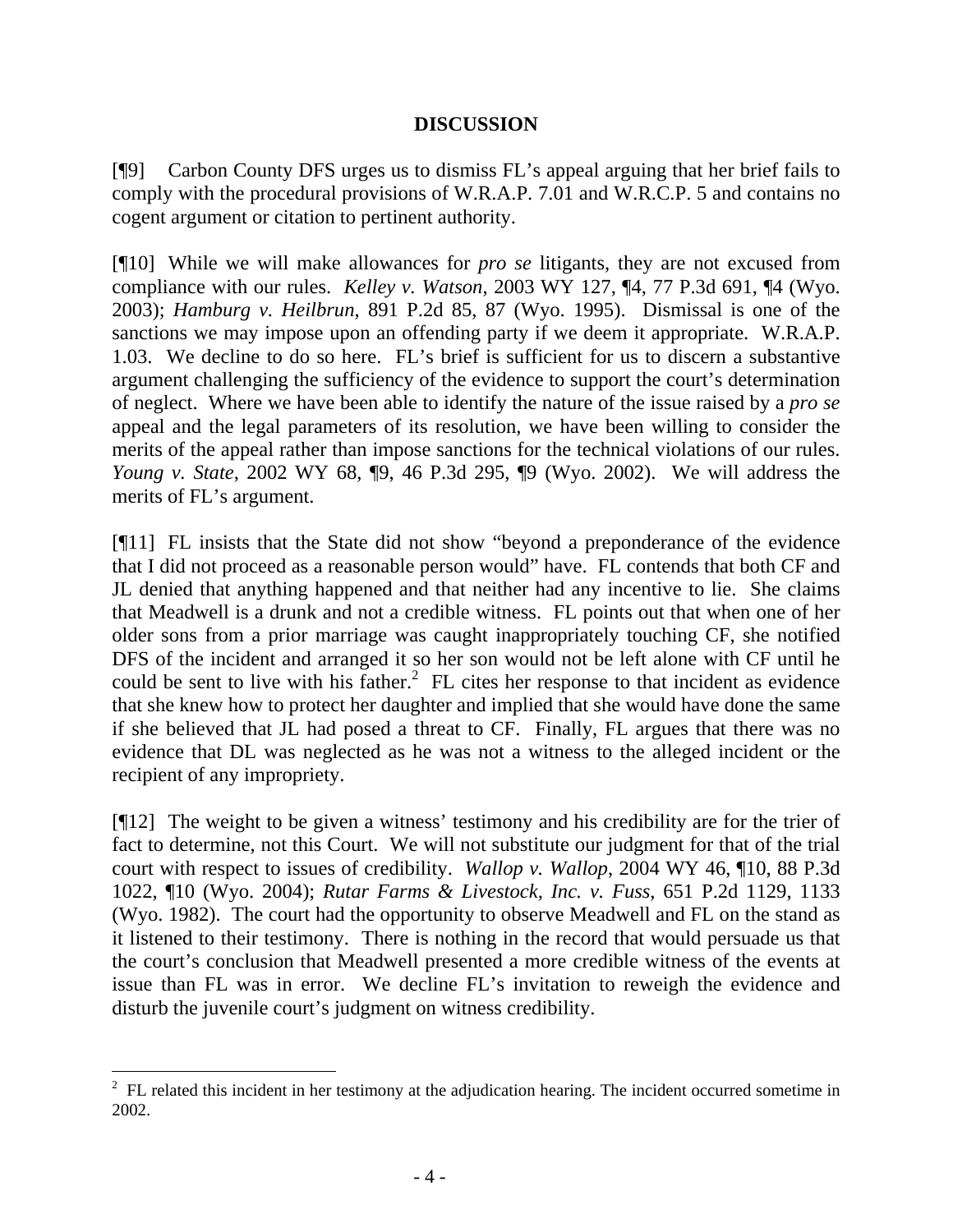[¶13] Considering Meadwell's testimony, there is clearly sufficient evidence that FL neglected CF. A neglected child is one "[w]ho has been abused by the inflicting or causing of physical or mental injury, [or] harm … other than by accidental means, including … allowing the commission of a sexual offense against a child as defined by law[.]" Wyo. Stat. Ann. § 14-3-402(a)(xii)(B). As set forth above, the facts do not support FL's claim to have behaved in a reasonable manner. Despite knowledge of JL's "inappropriate thoughts" regarding her daughter, FL took no action restricting JL's unsupervised access to her. A reasonable person would have taken JL's declaration that his improper thoughts about CF had "disappeared" with a certain amount of incredulity. At a minimum, such a person would have ensured that CF would not have any unsupervised contact with JL. FL's failure to act and take even basic precautions to protect CF allowed JL to act on his "inappropriate thoughts" and sexually abuse her.

[¶14] Furthermore, even after being confronted with an accusation by an eyewitness that JL was abusing CF, FL continued to do nothing to guarantee protection for her daughter. CF was still residing in the same household with her abuser a month after the incident. FL's continuing failure to take appropriate protective action placed her daughter in "imminent danger and substantial risk" of being abused again and constituted neglect on her part. Wyo. Stat. Ann. § 14-3-402(a)(xii)(B) and (a)(xii)(B)(IV). There was sufficient evidence to support the court's adjudication of FL's neglect of CF.

[¶15] The record also contains sufficient evidence to support the neglect adjudication regarding DL. DL was not sexually abused. He was, however, present in the home at the time his sister was being abused. An adjudication of neglect does not require actual harm to the child: Neglect may be predicated on "imminent danger to the physical or mental health or welfare of the child[.]" Wyo. Stat. Ann.  $\S$  14-3-402(a)(xii)(B). It is not conducive to the welfare of a child to reside in a household where there is ongoing sexual abuse of other children. At a minimum, there was a substantial risk that DL would be exposed to the abuse of his sister. We have little trouble under the circumstances upholding the district court's finding of neglect regarding DL.

[¶16] As a final matter, FL complains that the police were allowed to supplement their reports and that she did not receive this material during discovery. The supplemental material allegedly included statements from a doctor that contradicted claims that CF had been abused. FL contends that withholding this evidence was prejudicial to her.

[¶17] It is the appealing party's burden to present a record sufficient for us to review. *In re Estate of George*, 2003 WY 129, ¶11, 77 P.3d 1219, ¶11 (Wyo. 2003). The record before us does not contain the police reports, the court's discovery orders or rulings, or any other material indicating that the matter was even presented for the district court's consideration. Without a proper record, there is simply no basis upon which we can review FL's claim.